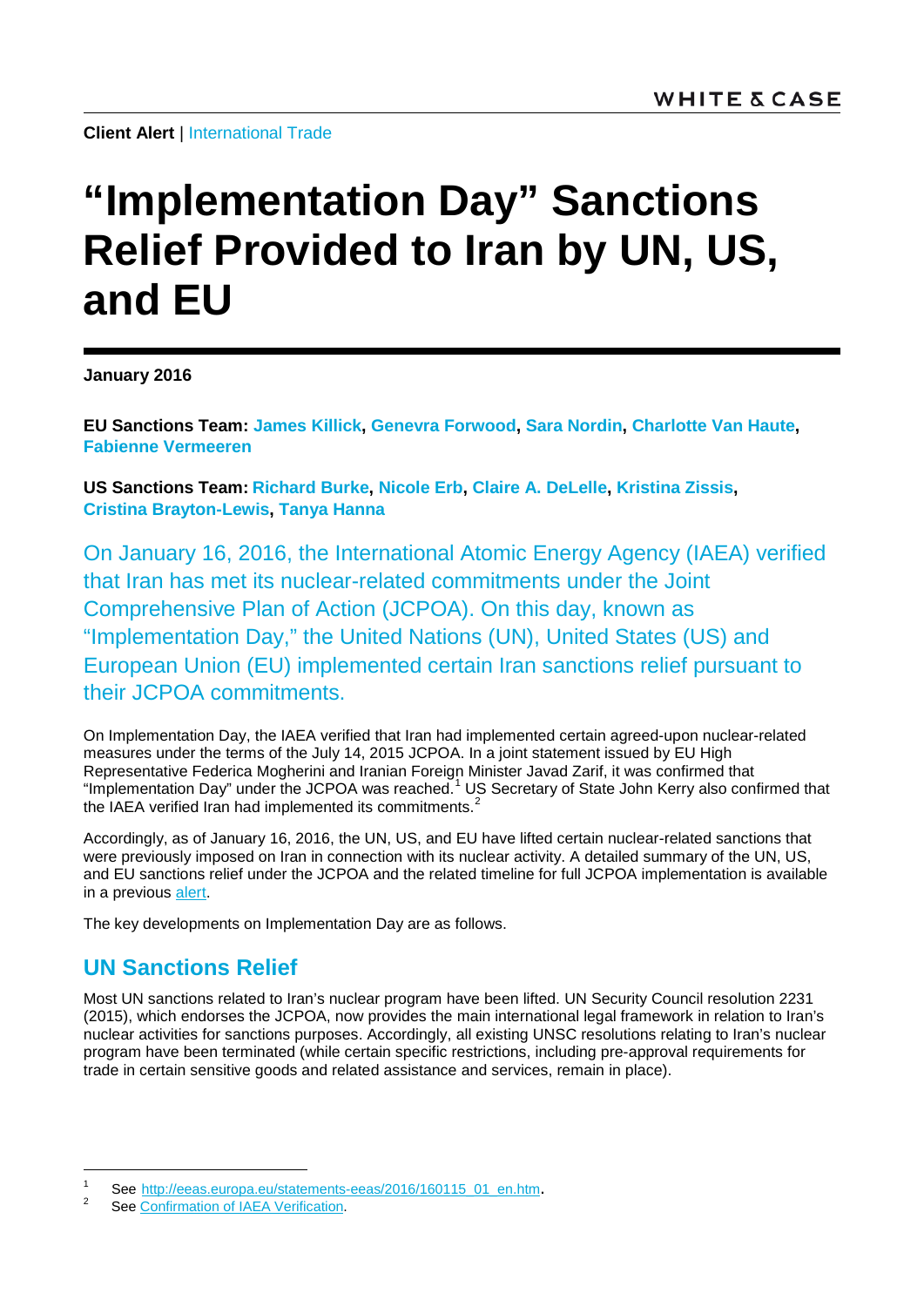## **US Sanctions Relief**

On October 18, 2015 (Adoption Day), the US issued contingent waivers of various nuclear-related secondary sanctions, effective only on Implementation Day.<sup>[3](#page-1-0)</sup> As a result of the actions taken on January 16, 2016, the waivers are now effective, suspending enforcement of most secondary sanctions<sup>[4](#page-1-1)</sup> targeting Iran's financial; insurance; energy and petrochemical; shipping, shipbuilding, port; and automotive sectors of Iran's economy. Additionally, the US has suspended secondary sanctions targeting activities involving gold and precious metals; activities involving metals and industrial software; and various nuclear-related activities.

Specifically, on January 16, 2016, the US revoked certain Iran-related Executive Orders<sup>[5](#page-1-2)</sup> and delisted certain Iranian persons from the List of Specially Designated Nationals and Blocked Persons (SDN List), the Foreign Sanctions Evaders List (FSE List), and the Non-SDN Iran Sanctions Act List (Non-ISA List).<sup>[6](#page-1-3)</sup> The US also issued, effective on January 16, 2016, a "Statement of Licensing Policy for Activities Related to the Export or Re-Export to Iran of Commercial Passenger Aircraft and Related Parts and Services"<sup>[7](#page-1-4)</sup> and General License H: Authorizing Certain Transactions relating to Foreign Entities Owned or Controlled by a United States Person."<sup>[8](#page-1-5)</sup> General License H authorizes foreign entities owned or controlled by US persons to engage in Iranrelated transactions that are within the scope of the license. In addition, the US submitted for publication in the *Federal Register* a final rule adding a general license under the Iranian Transactions and Sanctions Regulations (ITSR), 31 C.F.R. part 560, relating to the importation into the US of Iranian-origin carpets and foodstuffs, including pistachios and caviar. This general license will not be effective until it is published in the *Federal Register*. Finally, the US issued guidance and frequently asked questions regarding the implementation of sanctions relief.

In effect, the measures taken on January 16, 2016 implement the agreed-upon nuclear-related secondary sanctions relief as well as the limited primary sanctions relief contemplated under the JCPOA. Importantly, however, with the exception of the limited primary sanctions relief available under the Statement of Licensing Policy, General License H, and the pending ITSR general license regarding Iranian-origin carpets and foodstuffs, all US primary sanctions remain in effect. This means that, unless otherwise authorized or exempted, all transactions involving US persons or another US nexus and Iran remain prohibited.

## **EU Sanctions Relief**

As foreseen in previous EU legislation,<sup>[10](#page-1-7)</sup> the EU Council adopted on January 16, 2016 a Decision confirming the date of Implementation Day and the legal framework providing for initial EU sanctions relief.<sup>[11](#page-1-8)</sup> This means the EU has lifted a majority of its sanctions in relation to Iran's nuclear program (i.e., under Council Regulation 267/2012 and Council Decision 2010/413/CFSP), leaving only certain limited nuclear-related and human rights-related sanctions in place. The EU has also issued guidelines on the details of the Iran sanctions that have been lifted under the JCPOA.<sup>[12](#page-1-9)</sup>

A more detailed analysis of the above-mentioned US and EU sanctions guidelines shall be released shortly.

<span id="page-1-0"></span> $3$  The Waiver Determinations and Findings are available [here.](http://www.state.gov/documents/organization/248501.pdf)

<span id="page-1-1"></span>The US maintained two categories of sanctions on Iran. The first type—often referred to as "primary" sanctions comprises the traditional sanctions generally applicable to transactions involving US persons, which restrict most activities involving US persons and Iran. The second type—often referred to as "secondary" sanctions—comprises measures the United States imposes against non-US persons for engaging in certain "sanctionable activity" involving Iran, primarily affecting non-US persons.

<span id="page-1-2"></span><sup>5</sup> See [Executive Order Revoking Executive Orders 13574, 13590, 13622, and 13645.](https://www.whitehouse.gov/the-press-office/2016/01/16/executive-order-revocation-of-executive-orders-with-respect-to-Iran)

<span id="page-1-3"></span>See JCPOA-related Designation Removals and Updates, available [here.](https://www.treasury.gov/resource-center/sanctions/OFAC-Enforcement/Pages/updated_names.aspx)

<span id="page-1-4"></span><sup>&</sup>lt;sup>7</sup> See <u>Statement of Licensing Policy</u>.

<span id="page-1-5"></span><sup>&</sup>lt;sup>8</sup> See <u>General License H</u>.

<span id="page-1-6"></span>See Guidance Relating to the Lifting of Certain Sanctions Pursuant to the Joint Comprehensive Plan of Action on [Implementation Day](https://www.treasury.gov/resource-center/sanctions/Programs/Documents/implement_guide_jcpoa.pdf) and Frequently Asked Questions Relating to the Lifting of Certain US Sanctions Under the [JCPOA on Implementation Day.](https://www.treasury.gov/resource-center/sanctions/Programs/Documents/jcpoa_faqs.pdf)

<span id="page-1-7"></span><sup>&</sup>lt;sup>10</sup> See our previous alert summarizing the EU's (and US's) adoption on October 18, 2015 ("Adoption Day") of the legal acts allowing future lifting of sanctions here.

<span id="page-1-8"></span><sup>&</sup>lt;sup>11</sup> See [Council Decision \(CFSP\) 2016/37](http://eur-lex.europa.eu/legal-content/EN/TXT/PDF/?uri=OJ:JOL_2016_011_I_0001&from=EN) of 16 January 2016 concerning the date of application of Decision (CFSP) 2015/1863 amending Decision 2010/413/CFSP concerning restrictive measures against Iran. The EU Council also issued a [Notice](http://eur-lex.europa.eu/legal-content/EN/TXT/PDF/?uri=OJ:JOC_2016_015_I_0001&from=EN) confirming application of the relevant Council Regulations on the same day.

<span id="page-1-9"></span><sup>12</sup> See [http://eeas.europa.eu/top\\_stories/pdf/iran\\_implementation/information\\_note\\_eu\\_sanctions\\_jcpoa\\_en.pdf.](http://eeas.europa.eu/top_stories/pdf/iran_implementation/information_note_eu_sanctions_jcpoa_en.pdf)